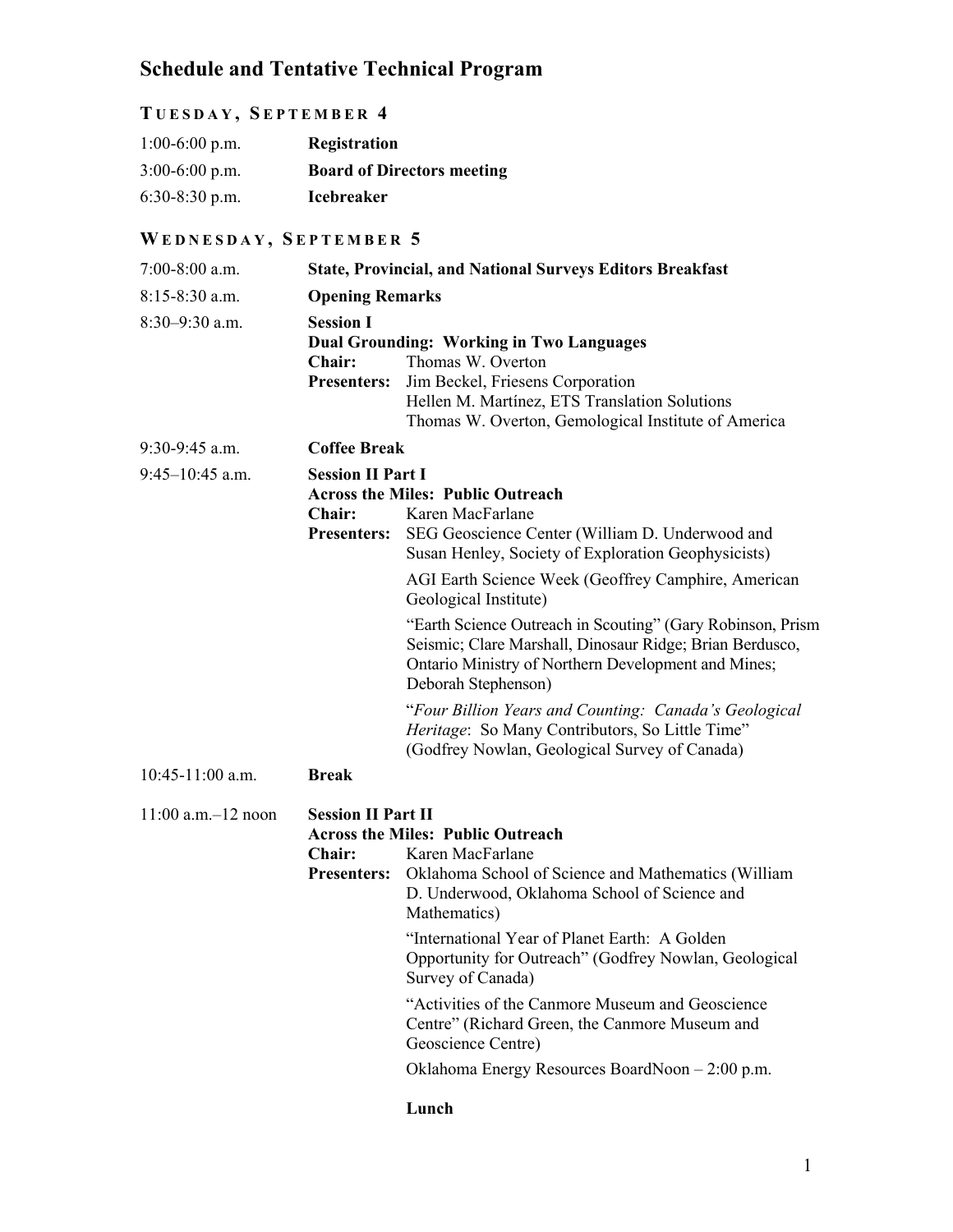| $2:00-3:30$ p.m.      | <b>Session III</b><br>Chair:<br><b>Presenters:</b>                  | <b>Earthy Editing: Editing Geoscience Guidebooks</b><br>Carole L. Ziegler<br>"The Geology and History of Southern San Diego County,<br>California" (Carole L. Ziegler, Philip T. Farquharson, and<br>David M. Bloom)<br>"Fossil Treasures of the Anza-Borrego Desert: A Case<br>Study in Partnership Publishing" (Lowell Lindsey, Sunbelt |
|-----------------------|---------------------------------------------------------------------|-------------------------------------------------------------------------------------------------------------------------------------------------------------------------------------------------------------------------------------------------------------------------------------------------------------------------------------------|
|                       |                                                                     | Publications)<br>Discussion                                                                                                                                                                                                                                                                                                               |
| $3:30-3:45$ p.m.      | <b>Coffee Break</b>                                                 |                                                                                                                                                                                                                                                                                                                                           |
| $3:45-4:45$ p.m.      | <b>Session IV</b>                                                   |                                                                                                                                                                                                                                                                                                                                           |
|                       | Chair:<br><b>Presenters:</b>                                        | Worldwide Outlook: International Union of Geological Sciences<br>Godfrey Nowlan<br>"The International Union of Geological Sciences: Publishing<br>for the Whole World" (Godfrey Nowlan, Geological Survey<br>of Canada)<br>"Challenges in South America" (Susana E. Damborenea,<br>Museo de Ciencias Naturales La Plata, Argentina)       |
|                       |                                                                     | "Challenges in Africa" (Tim Partridge, University of the<br>Witwatersrand, Johannesburg, South Africa)                                                                                                                                                                                                                                    |
| THURSDAY, SEPTEMBER 6 |                                                                     |                                                                                                                                                                                                                                                                                                                                           |
| $7:00-8:00$ a.m.      | <b>Freelancers' Breakfast</b>                                       |                                                                                                                                                                                                                                                                                                                                           |
| $8:30-9:15$ a.m.      | <b>Session V</b><br><b>Geoscience Publications</b><br><b>Chair:</b> | <b>Core Samples: Scientists Writing, Reviewing, and Editing</b><br>Diane Lane<br><b>Presenters:</b> "A Pedestrian's Guide to Writing a Geoscience Textbook"<br>(Laurence R. Lines, University of Calgary, and Rachel T.<br>Newrick, Nexen Inc.)<br>"My Forays into Technical Writing" (Satinder Chopra, Arcis<br>Corporation)             |
| $9:15-9:30$ a.m.      | <b>Break</b>                                                        |                                                                                                                                                                                                                                                                                                                                           |
| $9:30-10:30$ a.m.     | <b>Session VI</b><br><b>Chair:</b><br><b>Presenters:</b>            | <b>Around the World: Use of Offshore Vendors</b><br>Michael Phillippe<br>Frank Stumpff, SPI<br>Guy Dresser, Allen Press<br>Jon Olsen, Geological Society of America                                                                                                                                                                       |
| $10:30-10:45$ a.m.    | <b>Coffee Break</b>                                                 |                                                                                                                                                                                                                                                                                                                                           |
| $10:45-11:45$ a.m.    | <b>Session VII</b><br><b>Chair:</b><br><b>Presenters:</b>           | Down to Earth: Cutting Costs in Production and Printing<br>Diane Lane<br>Panel discussion:<br>Michael Phillippe, Aries Systems Corporation<br>Mark McCombs, the Covington Group<br>Linda Guay, Geological Survey of Canada<br>Margaret L. Smath, Kentucky Geological Survey                                                               |